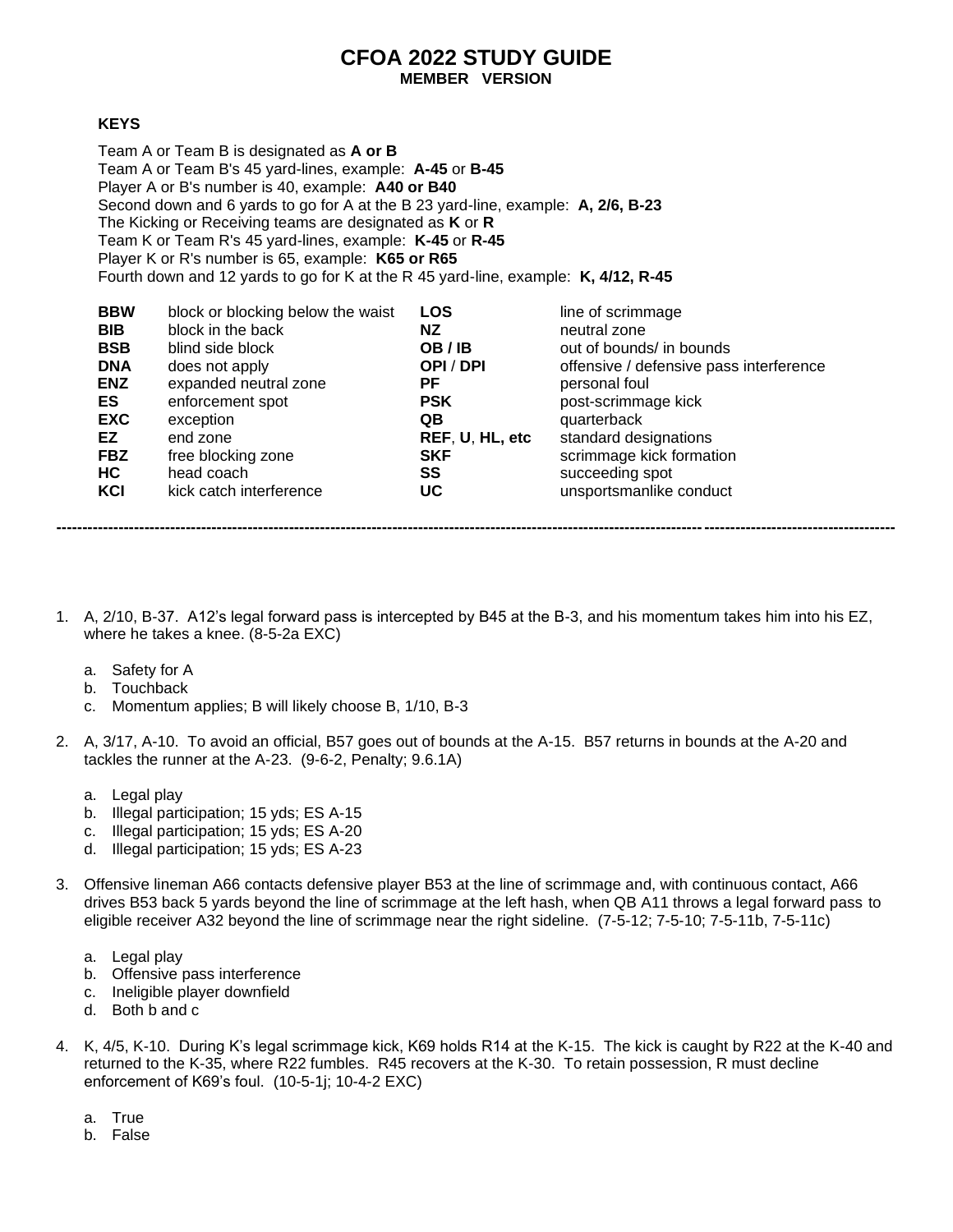- 5. K, 3/7, R-30. K22's field goal attempt is blocked behind the LOS and recovered by K16 at the R-35. K16 advances into R's EZ. (6-2-3)
	- a. The ball was dead when K16 recovered it. R, 1/10, R-35
	- b. The ball was dead when K16 recovered it. K, 4/12, R-35
	- c. K touchdown
- 6. A, 2/goal, B-5. A3 sweeps right end. At the B-2, A3 dives and crosses the goal line airborne. He continues to hold the ball as the ball crosses the goal line extended, and he lands OB. (2-26-3; 4-3-3; 2019 S & I, p 132)
	- a. Touchdown
	- b. A, 3/goal, where the ball broke the sideline plane prior to crossing the goal line extended.
- 7. A, 3/9, A-8. At the A-6, QB A3 pitches the ball backwards to A18 at the A-2. At the A-4, B89 bats the pass into the end zone, where A18 recovers it. (8-5-1a; 8-5-2b; 9-7-2)
	- a. Touchback
	- b. Safety
	- c. A, 1/10, A-18
	- d. A, 3/3, A-14
	- e. A, 3/2, A-15
- 8. A, 2/13, A-20. Running down the sideline during a pass play, the line judge unintentionally collides with a Team A assistant coach in the restricted area. (9-4-8 Pen)
	- a. Team A is penalized 15 yards from the subsequent spot for illegal personal contact
	- b. For a second such offense by any nonplayer, the penalty is 15 yards from the SS
	- c. For a second such offense by any nonplayer, the head coach is ejected
	- d. All the above
	- e. a and b only
- 9. Players may not wear the number "0" as a jersey number. (1-4-3)
	- a. True
	- b. False
- 10. A, 2/11, B-35. A83 and B19 are side-by-side at the B-30 when B19 grabs A83. A83 is able to pull away from B19 and runs to the B-35, when QB A9 throws a legal forward pass toward A83. The pass is incomplete. (9-2-3d; 9.2.3A)
	- a. DPI. A, 1/10, B-20
	- b. Holding. A, 2/1, B-25
	- c. Holding on an eligible receiver during a legal forward pass play in which the pass crosses the neutral zone. A, 1/10, B-25
	- d. No foul. A, 3/11, B-35
- 11. A, 3/20, B-40. B99 rushes QB A11 and strikes him in the face just after A11 has released a pass to A81, who catches the ball at the B-30. A81 fumbles the ball at the B-24; it is recovered by A84 at the B-33. (9-4-4; 9-4 Pen)
	- a. A, 3/5, B-25
	- b. A, 1/10, B-25
	- c. A, 1/10, B-12
	- d. A, 1/10, B-18
- 12. K, 4/6, K-17. During a legal scrimmage kick, R56 runs into kicker K18 at the K-6. The kick is caught by R32 at the K-40 and run back to the R-25. K accepts the penalty. (10-4-3; 2-16-2h; 10-4-2 EXC; 10-4-2b)
	- a. K, 4/1, K-22
	- b. K, 4/12, K-11
	- c. R, 1/10, R-45
	- d. R, 1/10, R-30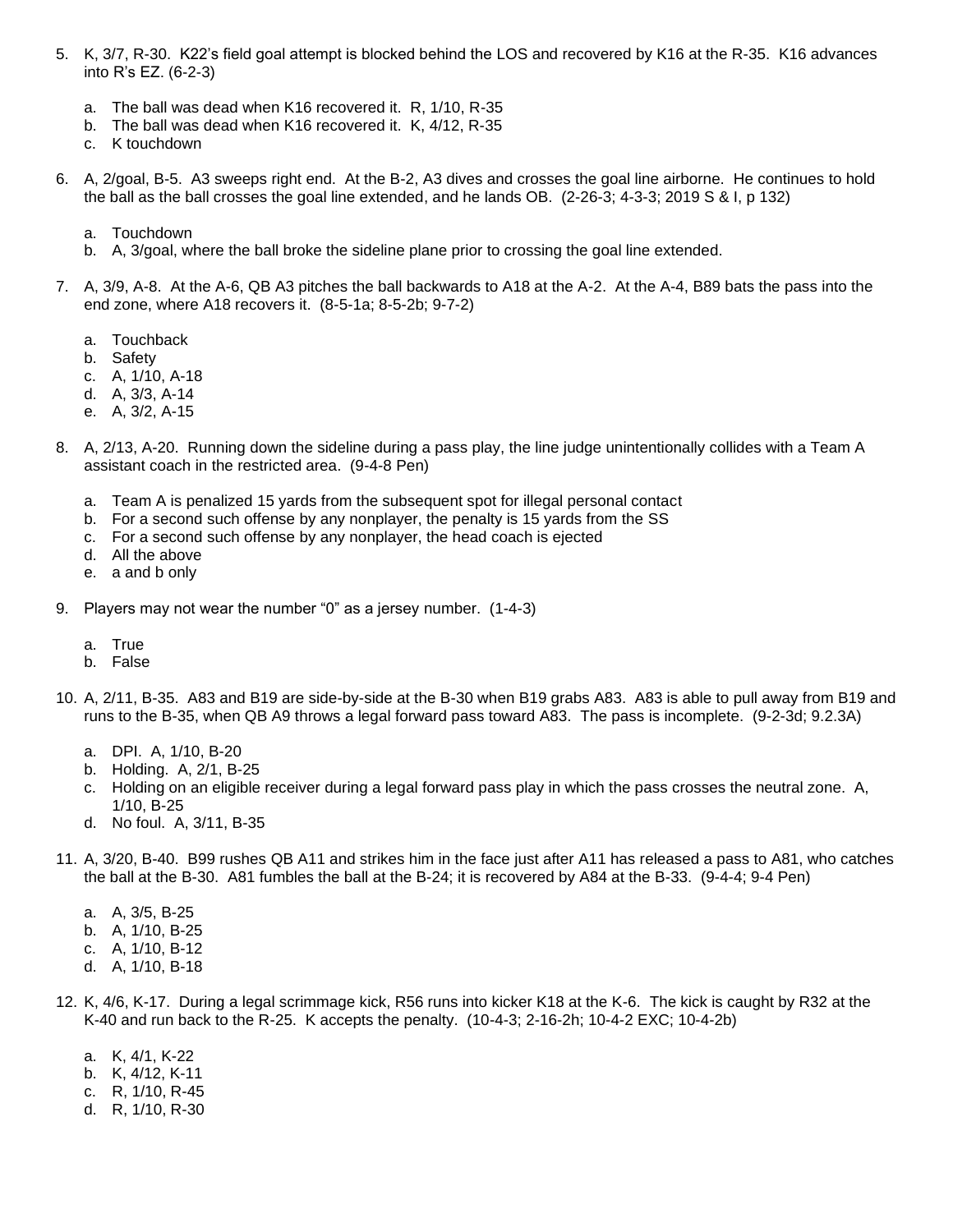- 13. A, 2/7, A-41. Team A is the home team. The down marker erroneously shows third down during the down. A23 runs to the A-45, where he is downed. The down marker shows fourth down. After the ball is then snapped, A11 is tackled behind the line of scrimmage, and the ball goes over to the visiting team on downs. Prior to the visiting team snapping the ball on its first down, the home team head coach points out the down error to the REF. It is too late to correct the down, and the visiting team has possession. (5-1-1b; 5.1.1A; 5.1.1B)
	- a. True
	- b. False
- 14. A, 1/goal, B-5. Eligible receiver A83 is running a pass route in the end zone. After A83 has gone past B90, B90 pushes A83 to the ground. As A83 goes to the ground, A12 throws a legal forward pass from the B-14 into the area A83 was running to. Then, at the LOS, B55 tips the pass, and it falls incomplete in the end zone. (7-5-9c; 9-2-3d)
	- a. Defensive pass interference by B90
	- b. No DPI, as the ball was tipped by B55, ending pass interference restrictions on B players
	- c. Illegal use of hands by B90
- 15. K, 4/3, K-30. K's legal scrimmage kick is touched by R62 at the K-35 and rebounds into K's backfield. K47 recovers the kick at the K-27 and advances to the K-32. (6-2-3; 5-1-3f)
	- a. R, 1/10, K-32
	- b. R, 1/10, K-27
	- c. R, 1/10, K-35; first touching
	- d. K, 1/10, K-32
- 16. K, 4/10, K-5. K had 5 players in the backfield at the snap. K's punt is caught at the K-50 by R83 and run back to the K-20. During the runback, R77 illegally holds K62 at the K-30. (10-2-1c; 10-2-2)
	- a. If R accepts the penalty for K's foul, it's a double foul; replay the down
	- b. R can retain possession if R declines the penalty for K's foul. ES for R's penalty is the K-50
	- c. R can retain possession if R declines the penalty for K's foul. ES for R's penalty is the K-30
	- d. a and b
	- e. a and c
- 17. A, 3/3, A-14. From the A-7, A12 throws a legal forward pass which is caught by A89 at the A-16 and is immediately tackled. As A12 was throwing the ball, B47 grabs and immediately releases A12's facemask. (9-4-4; 9-4-3; 2-32-11)
	- a. Five-yard facemask; A, 1/10, A-21
	- b. Five-yard facemask; A, 1/10, A-19
	- c. Roughing the passer; A, 1/10, A-31
	- d. Roughing the passer; A, 1/10, A-29
- 18. A, 4/15, A-10. The score is A 27, B 26, with 24 seconds remaining in the fourth quarter; the clock is running. The back judge raises his hand and offensive lineman A67 false-starts with 20 seconds remaining. After the penalty is imposed, the REF marks the ball ready for play and starts the clock. Time in the fourth quarter runs out before the offense puts the ball in play. (3-4-7)
	- a. The game is over
	- b. The REF should have asked the B coach if he wanted the game clock to start on the snap. If the B coach chooses to start the game clock on the snap, it is A, 4/20, A-5, 20 seconds remaining; the game clock starts on the snap.
- 19. During the pregame conference, the home team head coach verified all his players were legally equipped. During a play in the first quarter, an official sees home team players 83 is not wearing any knee pads. (1-5-1d-(2); 1-5-5
	- a. UC foul on the home team head coach for allowing a player to participate without wearing required equipment
	- b. UC foul on home team player 83 for not wearing required equipment
	- c. No foul. Player 83 must be replaced for at least one down, unless halftime or an overtime intermission occurs
	- d. Both a and b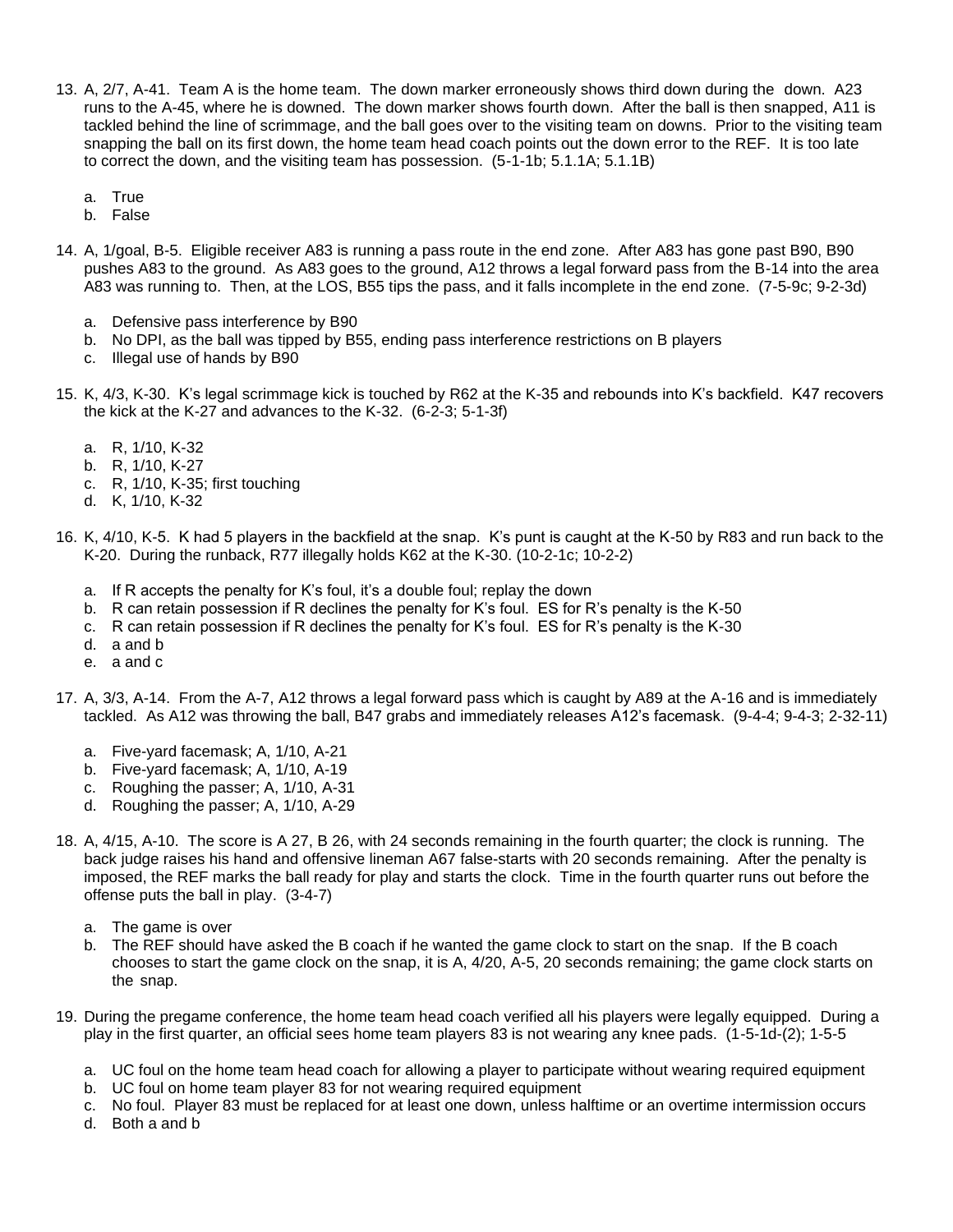- 20. Between downs, an official sees player A9 is not wearing hip pads. (1-5-1d (1); 1-5-3; 9-9; 9-8-1h)
	- a. The official calls an official's timeout, and the offending player is required to leave the game for at least one down and cannot return until he is legally equipped
	- b. 15-yard unsportsmanlike foul charged to the A HC if during the pre-game conference, the HC has verified all his players are legally equipped. The player must leave the field until he is legally equipped
	- c. 5-yard non-contact foul charged to the player
- 21. During the pregame conference, the home team head coach verified all his players were legally equipped. During a play in the first quarter, an official sees home team player 83 is wearing a blue towel with two manufacturer's logos; while other home team players are wearing white towels. (1-5-3a-5(a); 9-8-1h)
	- a. UC foul on the home team head coach for allowing a player to use illegal equipment
	- b. UC foul on home team player 83 for wearing illegal equipment
	- c. No foul. Player 83 must be replaced for at least one down, unless halftime or an overtime intermission occurs
	- d. Both a and b
- 22. Kickoff. The kicked ball is rolling on the ground and going to die inbounds. An R player, who had inadvertently stepped out of bounds and remained there, reaches in and possesses the ball. (6-1-9; 6-1-9 Pen; 6.1.9C)
	- a. R can request a re-kick after enforcement of a 5-yard penalty from the previous spot
	- b. R can accept a 5-yard penalty from the SS
	- c. R can put the ball in play at the inbounds spot 25 yards beyond the previous spot
	- d. R can decline the penalty and put the ball in play at the inbounds spot
	- e. All the above
	- f. None of the above
- 23. B12 enters the field to substitute for B15. B15 attempts to leave the field but hasn't gotten across his sideline when A snaps the ball, and the LJ throws a flag. The play results in a TD for A. After the LJ reports the foul to the R, the R immediately signals the penalty is declined and then signals a TD. (8-2-2)
	- a. Correct
	- b. Incorrect
- 24. A, 2/8, A-30. At the A-20, QB A-6 throws a screen pass to A12. At the A-28, A12 muffs the ball, and the pass travels to the A-35, where A65 catches it and is downed immediately. (7-5-12; 7-5-13)
	- a. Legal play
	- b. Ineligible offensive player down field
	- c. Illegal touching
	- d. b and c
- 25. A, 4/35, A-12. Team A is properly lined up for a punt. A56's bad snap goes into A's end zone, where A14 bats the ball backward over the end line. Time for the first quarter expires during the play. Safety by result and by penalty. (3-3-4b5; 8-5-1a; 8-5-2b; 8-5-2c; 9-7-2; 10.5.4; 10.5.3C; 10.5.4B)
	- a. The safety causes the quarter to be extended, and A will kick off from its old A-20
	- b. The safety does not cause the quarter to be extended. The teams switch sides; A will kick off from its new A-20
	- c. If B accepts A's penalty for the batting foul, the penalty against A is imposed on the free kick.
- 26. A, 3/24, A-30. A83 attempts to catch a legal forward pass at the A-37. The pass is too high and has flown over his head. B92 uses his shoulder to forcibly contact airborne A83 in his back. (2-32-16; 9-4-3g)
	- a. Legal play
	- b. Personal foul
- 27. K36's free kick is muffed by R11 at the R-15 and rolls to the R-10, where R11 panics and kicks the ball through his end zone and beyond the end line. If K accepts the penalty, the ES is the (2-13-2; 8-5-1; 8-5-2b; 10-3-1; 8.5.3B)
	- a. Previous spot
	- b. Spot of the foul
	- c. R-20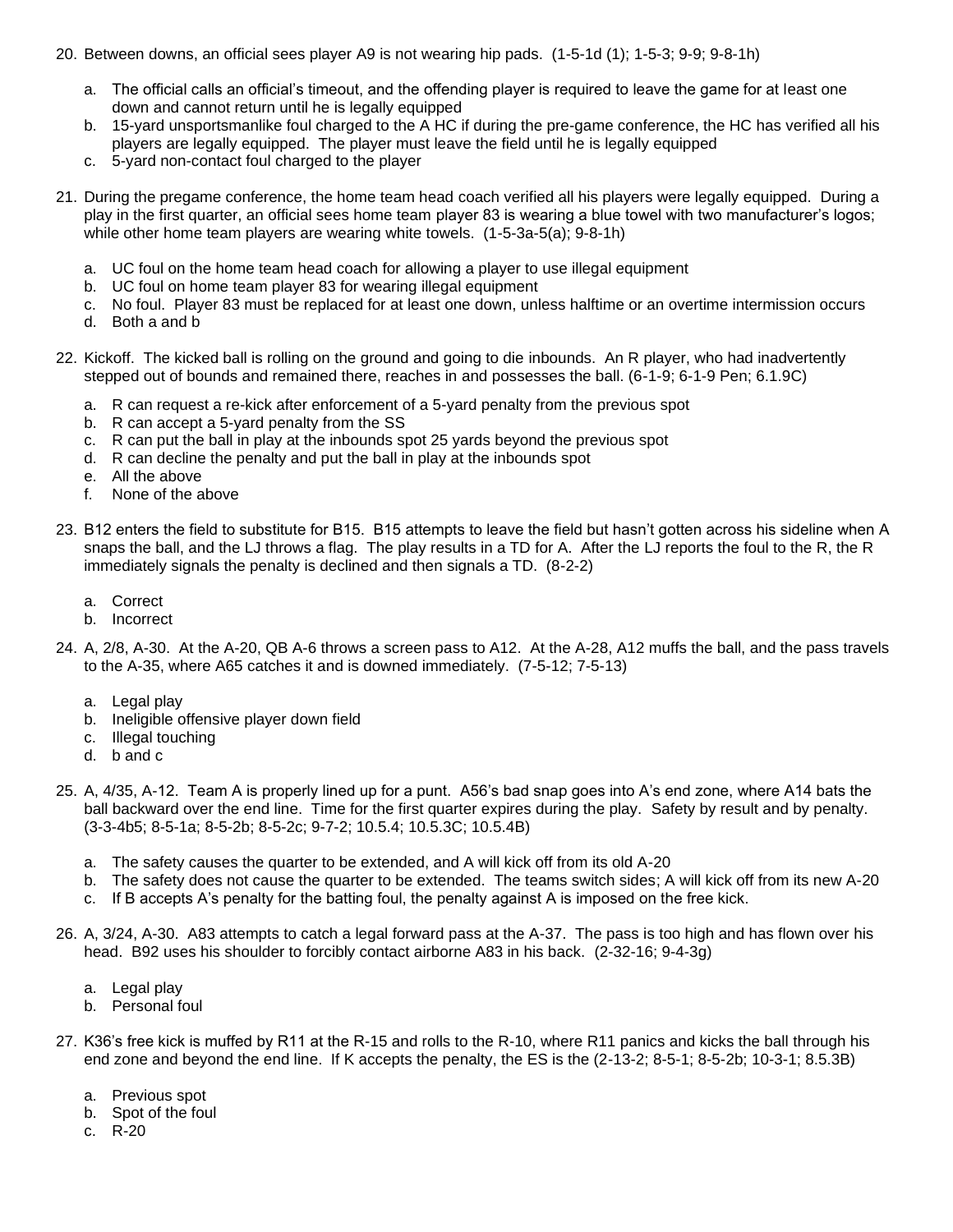- 28. During an attempted pass play, QB A2 is tackled behind the line of scrimmage. During the play, eligible receiver A86 is held beyond the line of scrimmage by B85. The ES is the (10-3-2; 10-4-4)
	- a. Dead ball spot
	- b. Previous spot
	- c. Spot of the foul
- 29. A, 3/3, A-24. A6 completes a legal forward pass to A88 at the A-39 near the A sideline, where A88 is immediately downed. During the pass, B45 grabs and restricts A15 at the A-27 near the B sideline. (7-5-11c)
	- a. Legal play
	- b. DPI foul by B45
	- c. Holding foul by B45
- 30. K, Try, B-3. With no time left on the clock in the fourth quarter, K6's kick try is good for 1 point, tying the game. R63 is called for roughing the kicker. (10-5-1d, 8-3-5)
	- a. K, Try, R-1&1/2
	- b. K retains the 1 point, penalize R to start the overtime period
	- c. a or b
	- d. None of the above
- 31. A, 3/7, A-33. QB A9 drops back to pass. Guard A67 advances to the A-35 without contacting a team B lineman. A9 passes complete to A89 at the A-41. (7-5-12; 7.5.12A)
	- a. A67 foul, ineligible player downfield
	- b. Legal play
- 32. K, 4/14, K-30. K18 attempts to punt from the K-22, but the punt is blocked at the K-24. The ball falls to the ground, and K53 kicks the ball while it is rolling on the ground at the K-20. The ball travels to the 50-yard line, where R33 recovers it and is tackled immediately. If R accepts the penalty, it is (2-24-8; 6-2-1; 9-7-1; 10-4-2, EXC)
	- a. K, 4/34, K-10
	- b. R, 1/10, K-10
	- c. K, 4/24, K-20
	- d. R, 1/10, K-40
	- e. a or d
- 33. Team A fouls. The B captain is the only player permitted to make a decision regarding whether to decline the penalty. (1-4-1; 1-4-4; 2-32-5; 3-5-2; 10-1-1; 10-1-2; 10-2-4)
	- a. True
	- b. False
- 34. Legal blocking below the waist requires the block to begin immediately after the snap. (2-17-2c; 2-17-4)
	- a. True
	- b. False
- 35. K, 4/12, K-20. With 8 seconds left in the first quarter and the clock running, Team K is facing a strong wind and K58 commits a false start foul. The REF deems Team K tried to consume time by fouling so the period would end before Team K had to kick into the wind. After administering the penalty, the game clock starts on the (3-4-6)
	- a. ready for play
	- b. snap
- 36. Legal blocking in the back requires the block to begin immediately after the snap. (2-17-3)
	- a. True
	- b. False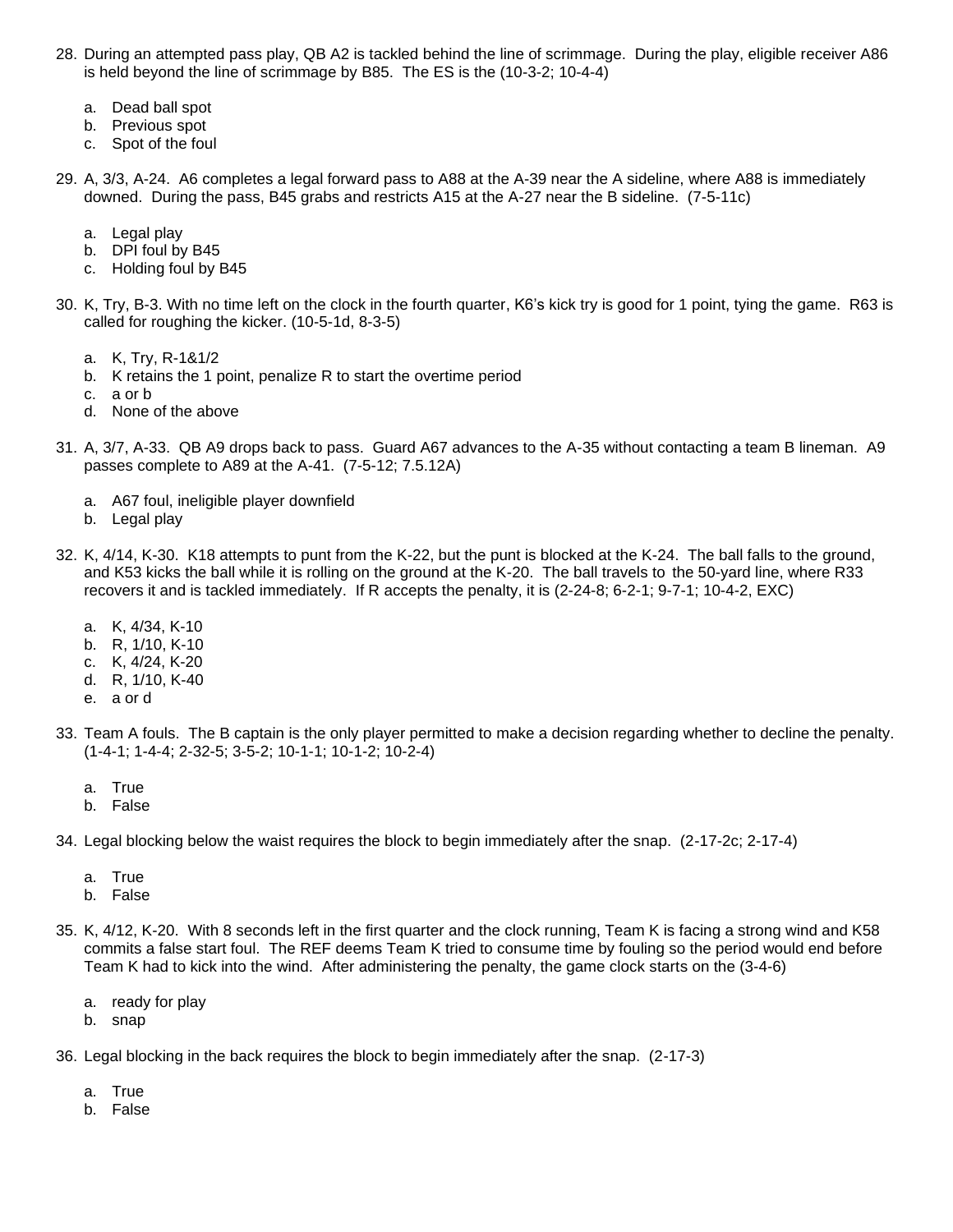- 37. K, 4/6, R-40. K82 makes a legal scrimmage kick which is caught by R19 at the R-6 and run back to the R-36. During the kick, R75 held K42 at the R-20. (2-16-2h; 10-4-3)
	- a. K, 1/10, R-30
	- b. R, 1/10, R-3
	- c. R, 1/10, R-10
	- d. R, 1/10, R-26
- 38. A, try, B-3. Team A is in a swinging gate formation. Of the 7 team A players on the los, 4 players are numbered 50- 79. Team A then shifts into a scrimmage kick formation, and the ball is snapped. (2-14-2; 7-2-5b EXC)
	- a. Legal play
	- b. Illegal formation
- 39. While running downfield on his pass route, A87 steps out of bounds to avoid a defender. A87 runs 5 yards out of bounds, returns inbounds and continues downfield. A87 then catches a legal forward pass and is downed after running 10 yards with the ball. (9-6-1; 9-6-2; 9.6.1A, Comment)
	- a. Illegal participation; 15-yard penalty; ES is the previous spot
	- b. Illegal participation; 15-yard penalty; ES is spot A87 went out of bounds
	- c. Illegal participation; 15-yard penalty; ES is spot A87 returned inbounds
	- d. Illegal participation; 15-yard penalty; ES is end of the run
- 40. A, 4/goal, B11. A33 is in the air in the end zone when he possesses a legal forward pass. He is contacted by a defender and pushed into the field of play. A33 completes the catch when he lands on his feet at the B3, and he runs to the B1, where he is tackled. (2-34-1; 2-4-1; 2-15-2; 2.15.2)
	- a. B, 1/10, B1
	- b. A touchdown
	- c. B, 1/10, B3
- 41. A, 3/goal, B-6. A34 is running with the ball toward B's goal line. At the B-4, B46 punches the ball from A34's grasp, and the ball flies forward into B's EZ, where B recovers it. (9-7-4; 8-5-1; 8-5-3c; 2-18)
	- a. Illegal batting; if A accepts the penalty, A, 3/goal, B-2.
	- b. Team A safety
	- c. Touchback; B, 1/10, B-20
- 42. Hurdling is an attempt by a player to jump with one or both feet or knees foremost over an opponent who is contacting the ground with no part of his body except one or both feet. Contact is required to constitute hurdling. (2-22; 9-4-3d)
	- a. True
	- b. False
- 43. K, 4 /8, K 9. 4th Q, 0:14 remaining, clock stopped as R uses final timeout. K leads 20-16. K is in a scrimmage kick formation. Punter K22 receives the snap in his end zone. K22 runs around in his EZ while lineman K holds R67 at the K-8. After time expires, K22 steps out of the back of the end zone. (3-3-4b-5; 10-3; 10-5-4; 10.5.4B)
	- a. The game is over
	- b. The holding penalty is enforced, and the period is extended for one untimed down
	- c. The ES is the spot of the foul, the K-8
	- d. Both b and c
- 44. K, 4/6, R-45. K's legal scrimmage kick is rolling untouched at the R-4. K87 is about to recover the kick when R3 kicks the ball to stop K87 from recovering the ball. The ball goes into R's EZ, where it is recovered by R3. K accepts the penalty for R's foul. (9-7-1; 2-16-2h; 10-4-3; 9.7.4B; 10.4.3C)
	- a. Team K safety
	- b. Touchback; R, 1/10, R-20
	- c. R, 1/10, R-2
	- d. R, 1/10, R-4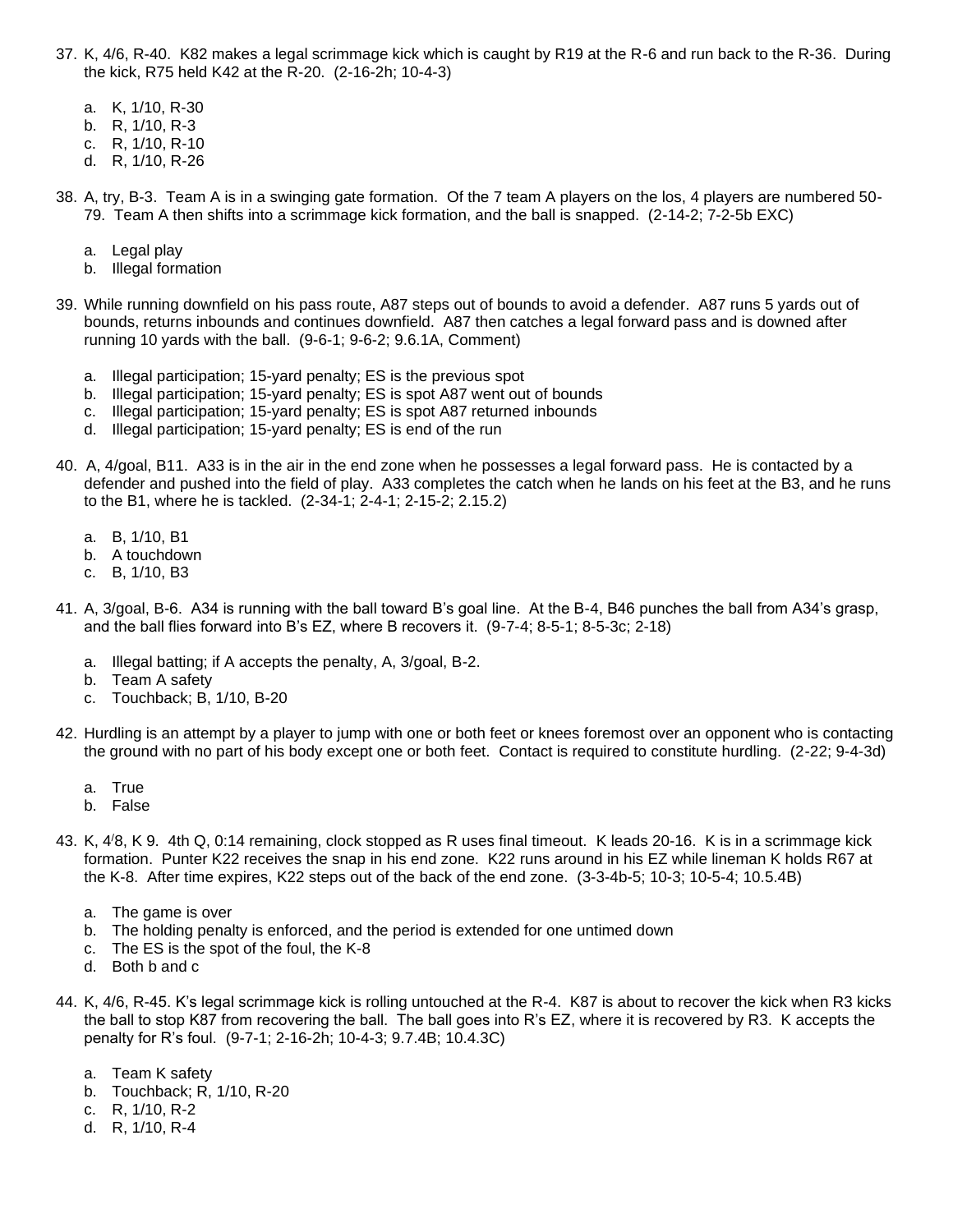- 45. A, try, B-3. A attempts a two-point try. QB A7's pass is intercepted at the B-5 and run back for what would be a touchdown. (8-3-3; 4-2-2i)
	- a. One point for B
	- b. Two points for B
	- c. The ball is dead when it is intercepted, and B scores no points
- 46. The following is illegal equipment. (1-5-3a-5a; 1-5-3c-3; 1-5-3c-4)
	- a. Eye shade (grease or no-glare strips or stickers) that is not a solid stroke or includes words, numbers, logos or other symbols
	- b. A solid-colored towel that has 2 visible manufacturer's logos or trademarks
	- c. Different-colored towels worn by players of the same team
	- d. Slightly tinted eye shield attached to the helmet
	- e. All the above
- 47. A, 4/9, A-30. During a run by A23 to the A-37, B75 commits an incidental face mask foul at the A-35. After the play ends, the Team A HC swears at the LJ. (10-4-5; 10.4.5B)
	- a. Double foul, replay the down; A, 4/9, A-30
	- b. Fouls offset; B, 1/10, A-37
	- c. Both penalties are administered; A, 1/10, A-27
	- d. Both penalties are administered; B, 1/10, A-27
- 48. A, 4/1, A-40. During a run by A23 to the A-44, B75 commits an incidental face mask foul at the A-42. During the run, the Team A HC swears at the LJ. (10-4-5; 10.4.5B)
	- a. Double foul, replay the down; A, 4/1, A-40
	- b. Fouls offset; B, 1/10, A-44
	- c. Both penalties are administered; A, 1/10, A-34
	- d. Both penalties are administered; B, 1/10, A-34
- 49. A, 4/1, A-34. The QB sneaks for no gain to the A-34. During the run, the Team B HC swears at the LJ. (10-4-5; 10.4.5B)
	- a. Enforcement of the B penalty puts the ball beyond the line-to-gain; A, 1/10, A-49
	- b. Prior to penalty enforcement, the ball is dead behind the line-to-gain; B, 1/10, A-49
- 50. A, 4/1, A-34. The QB sneaks to the A-36. During the run, the Team A HC swears at the LJ. (10-4-5; 10.4.5B)
	- a. Enforcement of the A penalty puts the ball behind the line-to-gain; B, 1/10, A-21
	- b. Prior to penalty enforcement, the ball is dead beyond the line-to-gain; A, 1/10, A-21
- 51. A, 3/6, B-30. A23 runs to the B-8. During the run, the Team B HC swears at the LJ. The REF determines the appropriate penalty enforcement. As the REF is giving his signals and the U is marking off the enforcement, A33 taunts B27. (10.2.5a; NFHS Football Game Officials Manual, p. 54 ff)
	- a. The penalties are administered in the order of occurrence; A, 1/10, B-19
	- b. The fouls offset; A, 1/goal, B-8
- 52. A, 4/6, A-30. QB A4, under pressure at the A-20, throws the ball forward, where it is caught by A55 at the A-37, where he is downed. (7-5-2; 7-5-13)
	- a. Illegal forward pass; A, 4/11, A-25
	- b. Illegal forward pass; B, 1/10, A-25
	- c. Illegal touching; A, 4/11, A-25
	- d. Illegal touching; B, 1/10, A-25
	- e. Illegal touching; B, 1/10, A-32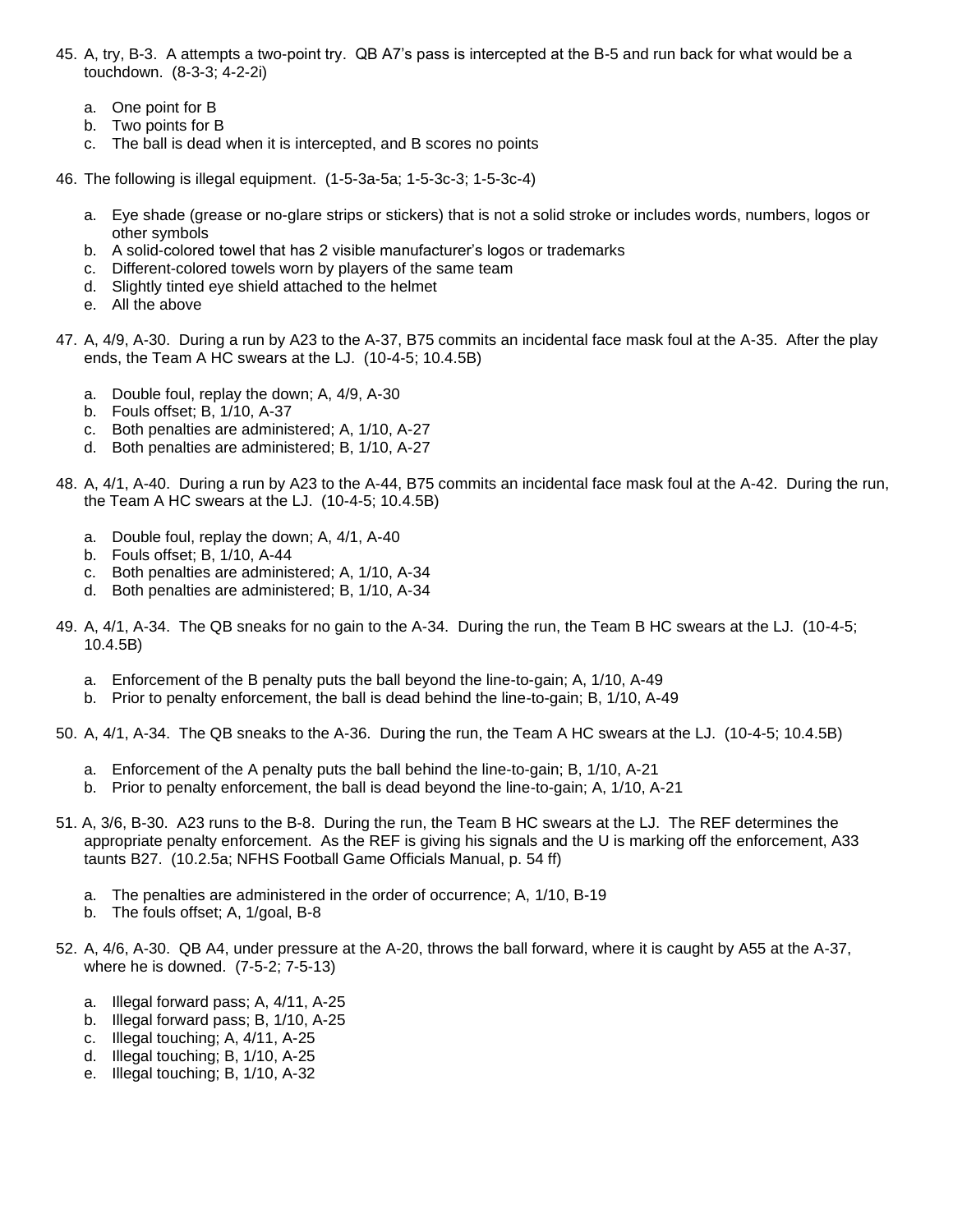- 53. K, try, R-3. Holder K26, in a legal scrimmage kick formation, receives the snap with his knee on the ground. He immediately throws the ball backward and underhand to kicker K2, who throws a forward pass to A87 in the EZ, who catches it there. (4-2-2a Exp)
	- a. Two points for A
	- b. The try is unsuccessful
- 54. The "Mercy Rule' is in effect during the 4<sup>th</sup> quarter. During the following situations, the game clock will not run; and the game clock will start on the snap or when a kick is legally touched. (3-1-2; CIF State Bylaws, sec 2108)
	- a. A free kick following a fair catch or awarded fair catch
	- b. A charged team timeout
	- c. A coach-REF conference
	- d. An official's timeout
	- e. All the above
- 55. Runner A21 is wearing a hoodie with the hood sticking out above and behind his neck. B54 pulls the hoodie from behind and pulls A21 down backwards. (1-5-3; 9-4-3k)
	- a. Legal
	- b. Illegal
- 56. A, 2/7, A-23. QB A2 drops back to the A-15 and attempts a screen pass. When the pass is thrown, A57 is blocking at the A-27. The pass is overthrown, and A19, the intended receiver, muffs the ball at the A-20. The ball continues in flight beyond the LOS and falls to the ground at the A-29. By rule, (7-5-2; 7-5-6a, b; 7-5-9b; 7-5-12; 7-5-13)
	- a. Ineligible downfield; A, 2/12, A-18
	- b. No foul; A, 3/7, A-23
- 57. A, 4/5, B-15. A23 runs to the B-5, where he is tackled by B45. A23 gets up and taunts B45. (10-1-2;10-4-5; 5-1-2)
	- a. A, 1/10, B-20
	- b. B, 1/10, B-20
	- c. A, 4/10, B-20
- 58. A, 4/15, A-25. A23 runs to the A-33 and is tackled by B45. After A23 gets up, B45 taunts A23. (10-1-2;10-4-5; 5-1-2)
	- a. B, 1/10, A-18
	- b. B, 1/10, A-33
	- c. A, 1/10, A-48
	- d. B, 1/10, A-48
- 59. A, 3/23, A-18. A36 is carrying the ball at the A-25 toward B's goal when B93 grabs A36's jersey and violently pulls A36 backward. B93 maintains the hold while A36 continues running, and B93 finally falls forward to the ground at the A-29. (9-4-3k; 9.4.3.M)
	- a. A, 1/10, A-40
	- b. A, 4/1, A-40
	- c. A, 1/10, A-44
	- d. A, 4/12, A-29
- 60. After a foul is committed by the either the offense or the defense, the play clock is set at 25 seconds. (3-6-1a1(e)
	- a. True
	- b. False
- 61. QB A13 is behind the LOS attempting a pass. Before he can release the ball, B99 grabs the inside back collar of A13's jersey and swings him around in a half-circle and throws him to the ground on his back. (9-4-3k; 9-4-3g)
	- a. Horse collar tackle
	- b. Legal play
	- c. Personal foul
	- d. Both a and c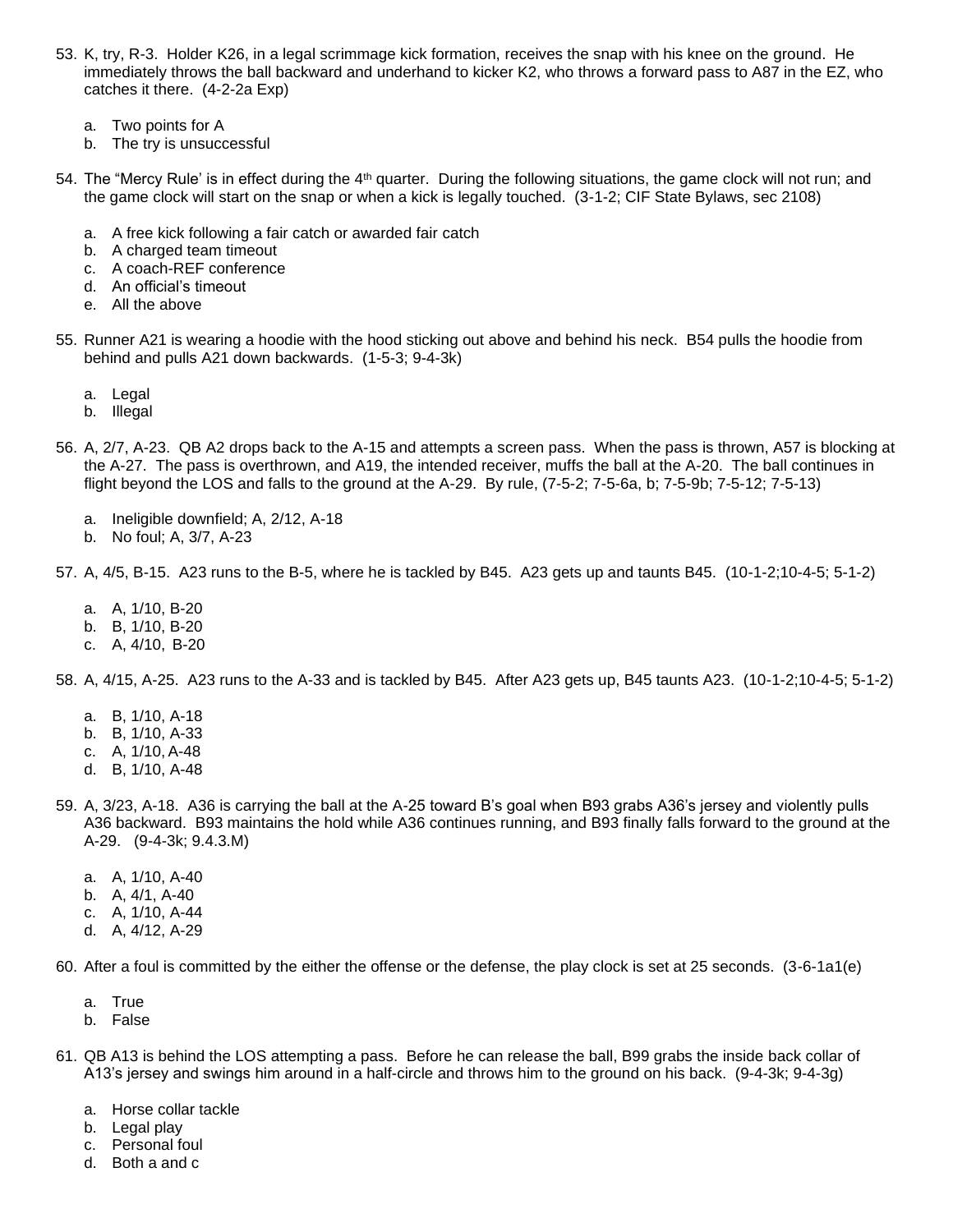- 62. A, 3/23, A-18. A36 is carrying the ball at the A-25 toward B's goal when B93 grabs A36's jersey and violently pulls A36 backward. B93 maintains the hold while A36 continues running, and B93 finally pulls A36 sideways and to the ground at the A-29. (9-4-3k; 9.4.3.M)
	- a. A, 1/10, A-40
	- b. A, 4/1, A-40
	- c. A, 1/10, A-44
	- d. A, 4/12, A-29
- 63. Only the R may order the ball changed between downs. (1-3-3)
	- a. True
	- b. False
- 64. QB A6 takes a direct snap and pitches the ball backward to A12. A56 then blocks B73 at the waist at the same time A64 blocks B73 at the knees. (2-3-8; 2-17; 9-3-2a)
	- a. Chop block
	- b. Illegal BBW
	- c. Both a and b
	- d. Legal play
- 65. A chop block is a combination block by two or more teammates against an opponent other than the runner, with or without delay, where one of the blocks is low (below the waist) and one of the blocks is high (above the waist). (2-3-8)
	- a. True
	- b. False
- 66. K, 4/5, K-10. K's punt is caught at the K-38 and run back to the K-20. K committed an illegal shift, and during the runback, R held at the K-30. (10-2-1b; 10-2-1c; 10-2-2)
	- a. By rule, this is a double foul; replay the down
	- b. R may retain possession by declining enforcement of K's foul; R, 1/10, K-48
	- c. R may retain possession by declining enforcement of K's foul; R, 1/10, K-40
- 67. K, 4/5, K-10. K's punt is caught at the K-38 and run back to the K-20. K committed an illegal shift, and during the kick, R held at the K-30. (10-2-1b; 10-2-1c; 10-2-2; 10-2-3)
	- a. By rule, this is a double foul; replay the down
	- b. R may retain possession by declining enforcement of K's foul; R, 1/10, K-48
	- c. R may retain possession by declining enforcement of K's foul; R, 1/10, K-40
- 68. A, 3/6, A-10. At the snap, A has 5 players in the backfield. Runner A33 fumbles at the A-22, and B54 recovers the ball at the A-24 and runs to the A-14, where he is downed. During B54's run, B67 holds at the A-20. (10-2-1b; 10-2-1c; 10-2-2)
	- a. By rule, this is a double foul; replay the down
	- b. B may retain possession by declining enforcement of A's foul; B, 1/10, A-24
	- c. B may retain possession by declining enforcement of A's foul; B, 1/10, A-30
- 69. B-12 commits a foul during the last two minutes of the first half, and Team A declines the penalty enforcement. Team A has the option to start the game clock on the snap. (3-4-7)
	- a. True
	- b. False
- 70. QB A7 takes the snap and fades straight back to attempt a pass. Ten yards behind the LOS, A7 evades a tackler and runs toward the left sideline. When he is outside the lateral boundaries of the FBZ, he throws a forward pass into an area in which there is no eligible receiver. The pass lands inbounds five yards beyond the LOS. (7-5-2 EXC 2)
	- a. Legal play
	- b. Illegal play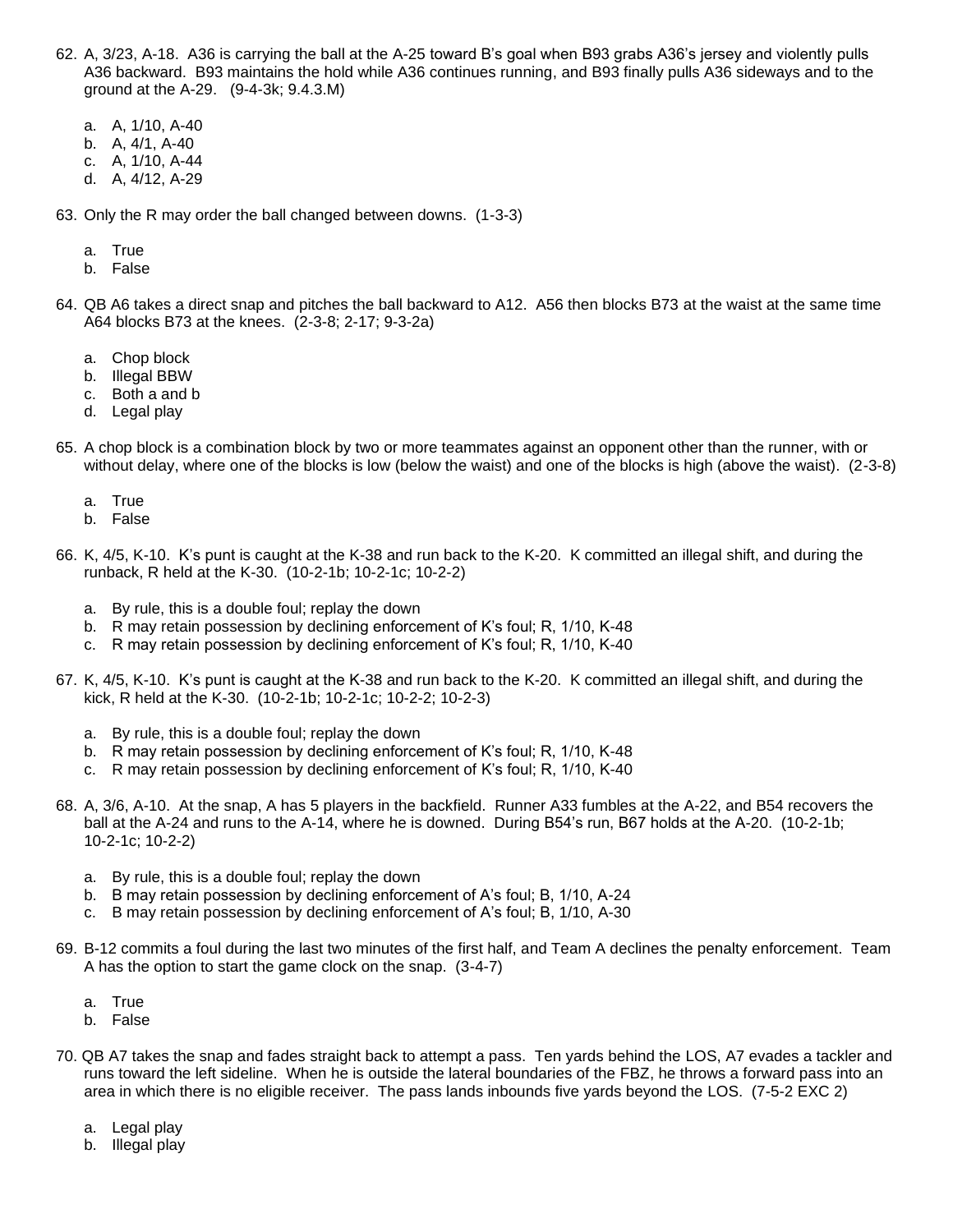- 71. QB A7 takes the snap and fades straight back to attempt a pass. Ten yards behind the LOS, while still inside the lateral boundaries of the FBZ, he throws a forward pass into an area in which there is no eligible receiver. The pass lands inbounds ten yards beyond the LOS. (7-5-2 EXC 2)
	- a. Legal play
	- b. Illegal play
- 72. QB A7 takes the snap and fades straight back to attempt a pass. Ten yards behind the LOS, A7 evades a tackler and runs toward the left sideline. When he is outside the lateral boundaries of the FBZ, he throws a forward pass into an area in which there is no eligible receiver. The pass lands inbounds in the NZ. (7-5-2 EXC 2)
	- a. Legal play
	- b. Illegal play
- 73. QB A7 takes the snap and fades straight back to attempt a pass. Ten yards behind the LOS, A7 evades a tackler and runs toward the left sideline. When he is outside the lateral boundaries of the FBZ, he throws a forward pass into an area in which there is no eligible receiver. The pass lands out of bounds ten yards beyond the LOS. (7-5-2 EXC 2)
	- a. Legal play
	- b. Illegal play
- 74.The ball is spotted on the right hash mark. QB A7 takes the snap and fades straight back to attempt a pass. Ten yards behind the LOS, A7 evades a tackler and runs toward the left sideline. Still scrambling, at the left hash mark, he runs back to the right hash mark, where he throws a forward pass into an area in which there is no eligible receiver. The pass lands inbounds ten yards beyond the LOS. (7-5-2 EXC 2)
	- a. Legal play
	- b. Illegal play
- 75. The ball is spotted on the right hash mark. QB A7 takes the snap, turns and pitches the ball backward to running back A14. A14 attempts a sweep around left end when he is trapped in the backfield in the lateral middle of the field and about to be tackled. A14 then throws a forward pass into an area in which there is no eligible receiver. The pass lands inbounds ten yards beyond the LOS. (7-5-2 EXC 2)
	- a. Legal play
	- b. Illegal play

## **CFOA 2022 MECHANICS FOR STUDY GUIDE – MEMBER**

References from Mechanics Book 2022-2024

- 76. In 4-person mechanics, on a scrimmage kick, the Line Judge is positioned 3 to 5 yards behind the deepest receiver and wide enough to observe the receivers hands. (Section 28: Scrimmage Kick, IV. page 68)
	- a. True
	- b. False
- 77. In 4-person mechanics, when the ball is snapped inside the 5 yard line the wings must move immediately to the goal line and about 2 yards outside the pylon and then read a tackle for run/pass. (Section 28: II. A. page 67)
	- a. True
	- b. False
- 78. When the flanks read pass, they are to: (Section 15: III. a. page 37)
	- a. Remain on the line of scrimmage until the pass crosses the neutral zone
	- b. Move downfield 7-10 yards, approximately halfway between that zone and the deepest receiver on their respective sides.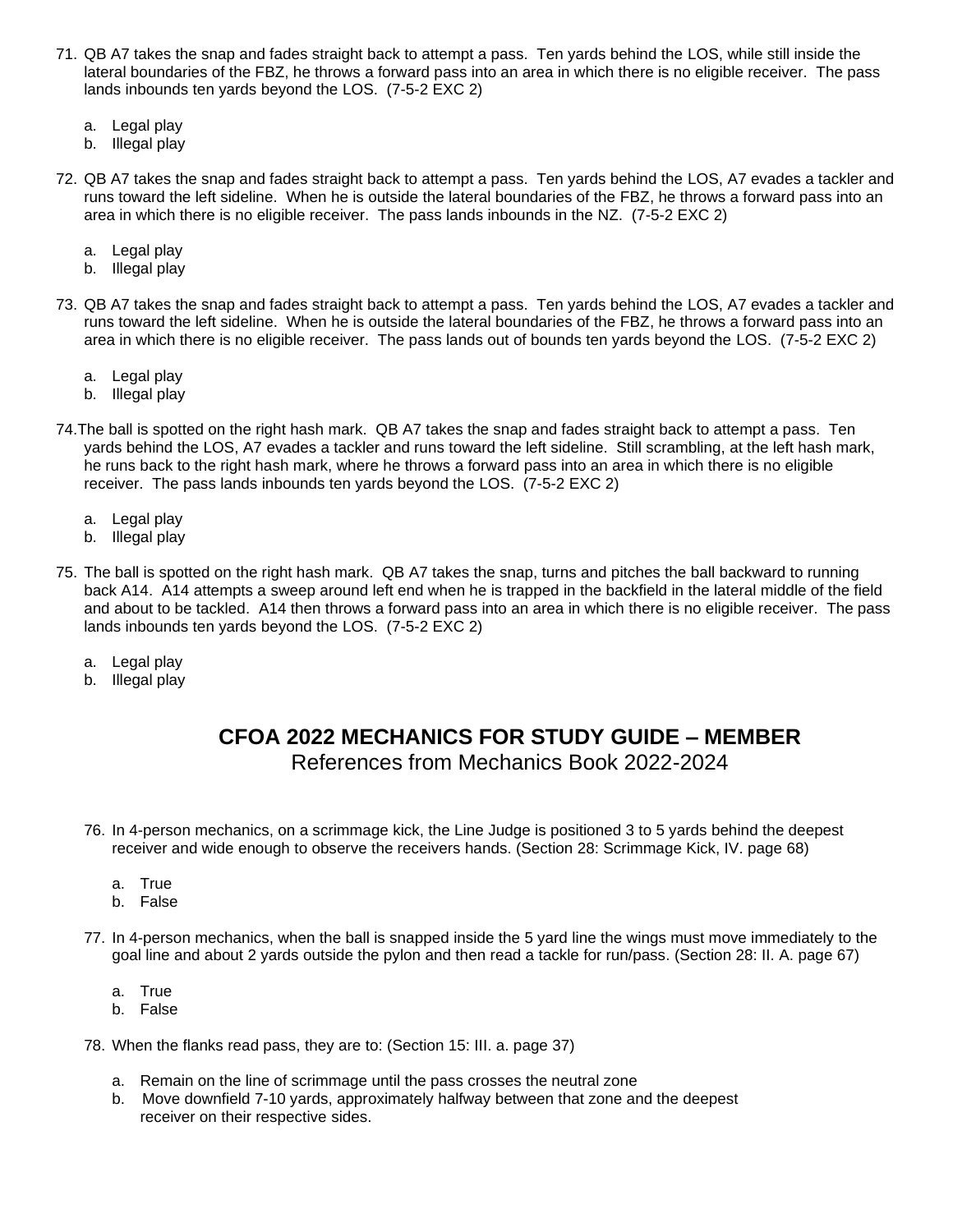- 79. As the 40/25-second count is winding down, the Back Judge should: (Section 7: III. a. page 14)
	- a. Raise his arm with 10 seconds left
	- b. Raise his arm with 5 seconds left
	- c. Raise his arm with 5 seconds left then motion the remaining time with a parallel motion
- 80. Flank officials: if the motion man starts on your side of the snapper, you will have primary responsibility for the player until the snap. The opposite flank should assist if an obvious foul occurs. (Section 13: IV. b. page 34)
	- a. True
	- b. False
- 81. When the offense is in a trip's formation, the Back Judge's keys are: (Section 12: V. a. page 30)
	- a. All 3 receivers
	- b. The 2 widest receivers
	- c. The 2 inside receivers
- 82. During a time out, each flank official moves to a position halfway between the ball and his respective sideline and observes his team on the sideline. (Section 20: VI. a. page 46)
	- a. True
	- b. False
- 83. In 5-person mechanics, on a kickoff: The Referee is positioned on R's goal line on the Head Linesman's sideline just outside the hash marks. (Section 11: I. a. page 24)
	- a. True
	- b. False
- 84. In 5-person mechanics, the Back Judge will conduct the pre-game conference in the absence of the Referee. (Section 3: I a. page 7)
	- a. True
	- b. False
- 85. When an official inadvertently blows his whistle, causing the ball to become dead, the covering official must drop his bean bag at the spot of the ball when the whistle was blown. (Section 8: VI a. page 17)
	- a. True
	- b. False
- 86. In 5-person mechanics, on a field-goal attempt from any distance, the flank official who is facing the Referee has responsibility for the entire line of scrimmage, and the other flank official is with the Back Judge to rule on the success of the kick. (Section 19: III. a. IV a. V. a. page 44)
	- a. True
	- b. False
- 87. Regardless of the number of officials, for varsity contests, officials should arrive at least \_\_\_\_\_ before scheduled game time. (Section 3: ALL OFFICIALS page 7)
	- a. 30 minutes
	- b. 60 minutes
	- c. 90 minutes
- 88. "Cross-field mechanics" refers to a mechanic in which a wing official looks across the field to the opposite wing official for forward progress or mirrors the opposite wing official's progress. (Section 14: III. a. page 36)
	- a. True
	- b. False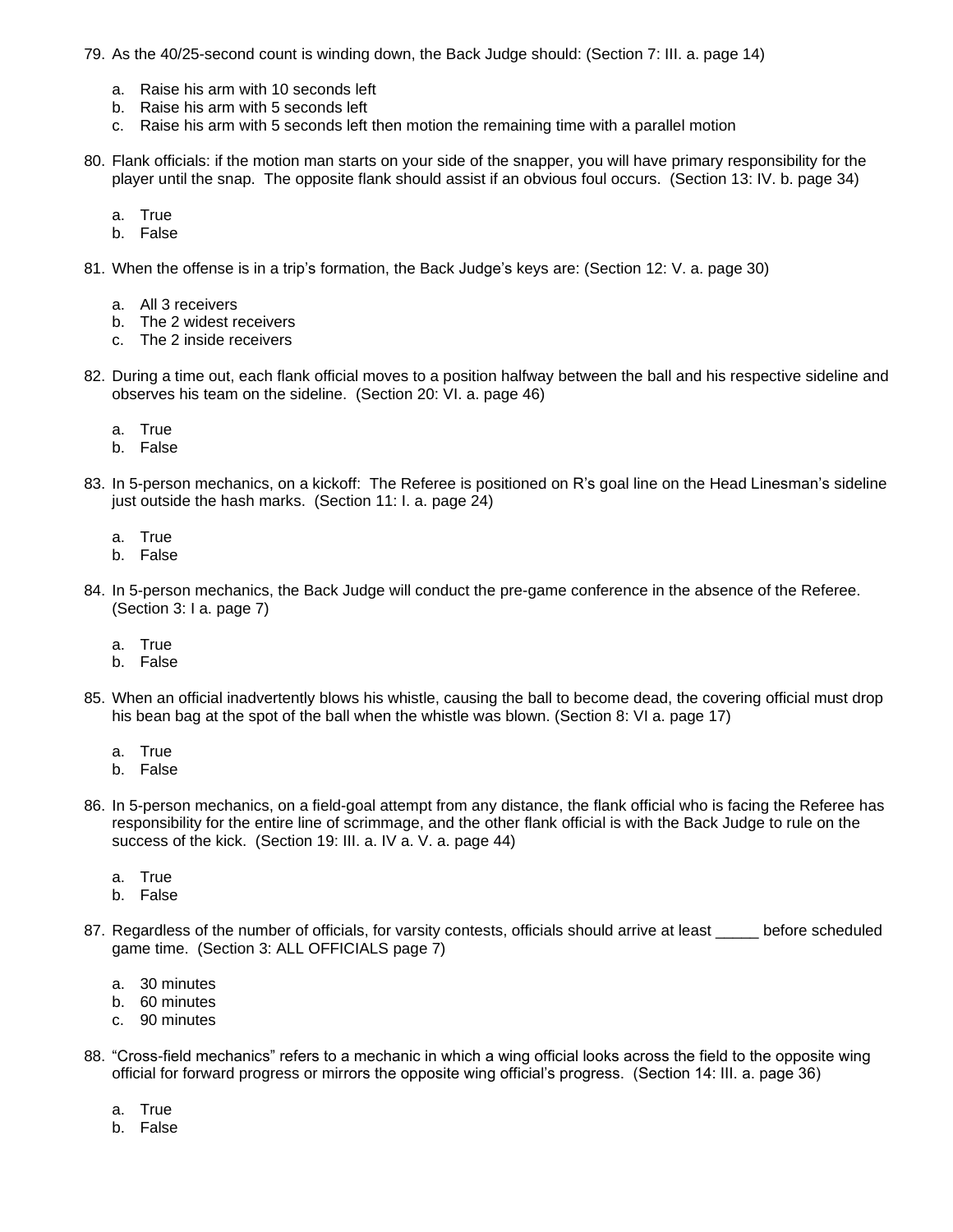- 89. In 5-person mechanics, the Back Judge will start on the end line if the snap is on or inside the 12 yard line and assumes complete coverage of the end line coverage. (Section 16: IV a. page 39)
	- a. True
	- b. False
- 90. In 5-person mechanics, on a scrimmage kick, the Head Linesman releases from the line of scrimmage after the ball has crossed the neutral zone and then moves slowly downfield covering his side between the neutral zone and the deep receivers. (Section 18: V. b. page 42)
	- a. True
	- b. False
- 91. When the Umpire marks off enforcement of a penalty the Head Linesman should: (Section 22: VII. a. page 51)
	- a. Check visually with umpire; if enforcement is correct, direct Chain Crew to move down indicator and direct moving of chains if appropriate.
	- b. Hold the enforcement spot until penalty is completed.
- 92. A touchdown signal is given only by an official who actually rules on the play. Never mirror a touchdown signal if you do not see the action. (Section 16: VI. a. page 39)
	- a. True
	- b. False
- 93. In 5-person mechanics, the Referee checks the 40/25-second count and provides a visible count the last 5 seconds of the 40/25-second play clock. (Section 7: III. a. page 14)
	- a. True
	- b. False
- 94. In 5-person mechanics, for the coin toss, the Referee escorts to the center of the field the team whose team box is on the side opposite the chains. (Section 5: Coin Toss Procedure page 10)
	- a. True
	- b. False
- 95. When ether team is in possession of the ball in advance of the line to gain, the covering official indicates time out. (Section 20: X b. page 47)
	- a. True
	- b. False
- 96. On a try or field goal, Referee's position is a yard or so to the rear and several yards to the side of the potential kicker, facing the back of the holder. (Section 19: I a. page 44)
	- a. True
	- b. False
- 97. In 4-person mechanics, the Referee checks the 40/25-second count and provides a visible count the last 5 seconds of the 40/25-second play clock. (Section 28: Notable differences 1. page 61)
	- a. True
	- b. False
- 98. If there is potential for defensive holding but the action occurs clearly away from the point of attack and has (or could have no) effect on the play, defensive holding should still be called. (Section 27: XI c. page 59)
	- a. True
	- b. False